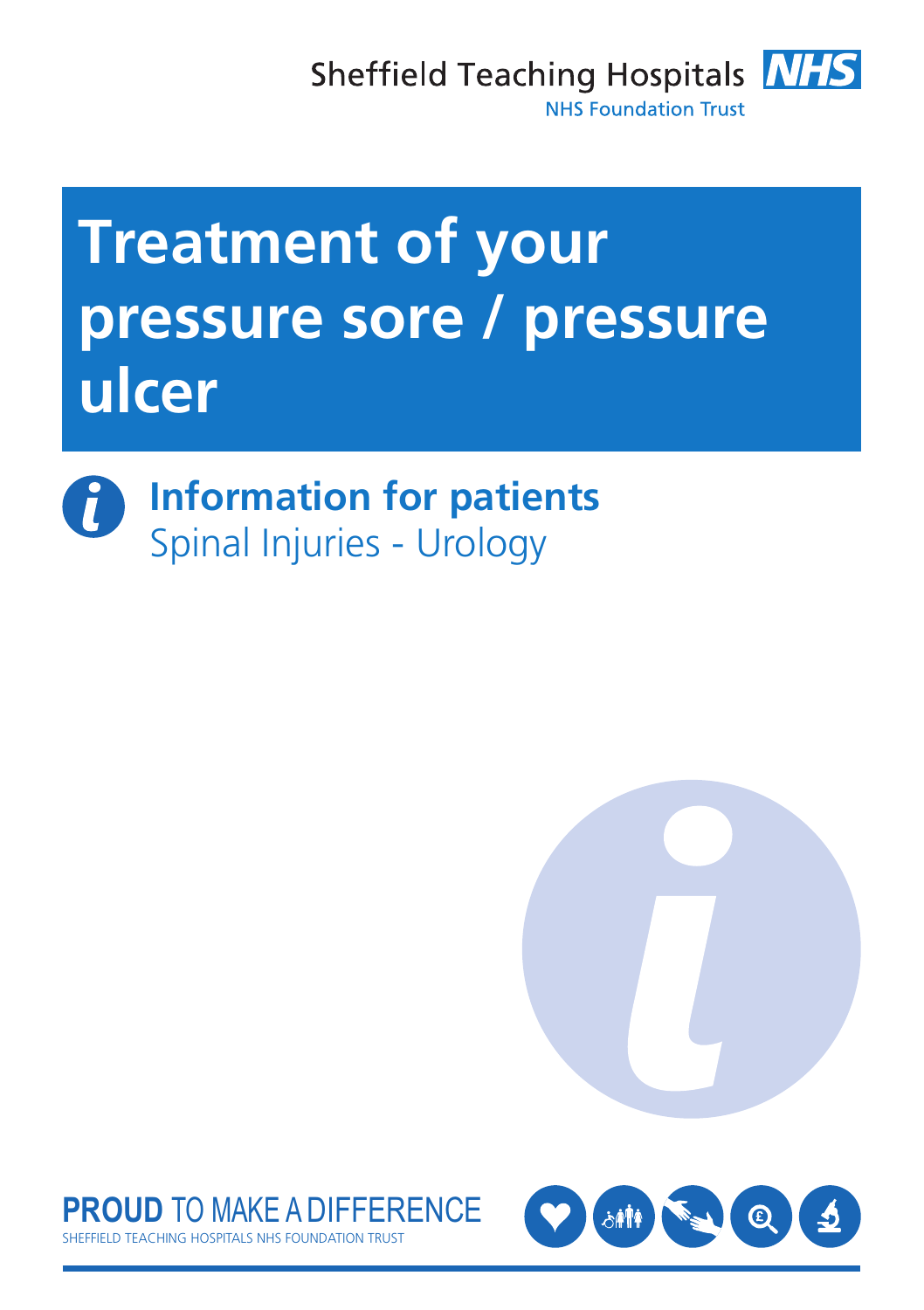#### **What are the benefits of having my pressure sore surgically repaired?**

- It will enable your sore to be closed and allow you to resume your daily activities.
- A sore repair involves cleaning the wound and therefore reduces any infection.

## **What are the risks of having my sore repaired?**

There is always a small risk of harm from any anaesthetic, as there would be with any surgery.

Other risks include:

- Bleeding
- Infection
- Wound breakdown

#### **Are there any alternatives?**

Pressure sore management, not involving surgery, usually requires long term bed rest. The community nursing team in your local area would also need to be involved in caring for your wound. Deep wounds that eventually heal on their own have more tendencies to break down and reoccur.

#### **About your consent**

We must seek your consent (permission) for any procedure beforehand. Staff will explain the risks, benefits and alternatives, where relevant, before they ask for your consent.

If you are unsure about any aspect of the procedure proposed, please do not hesitate to ask for more information.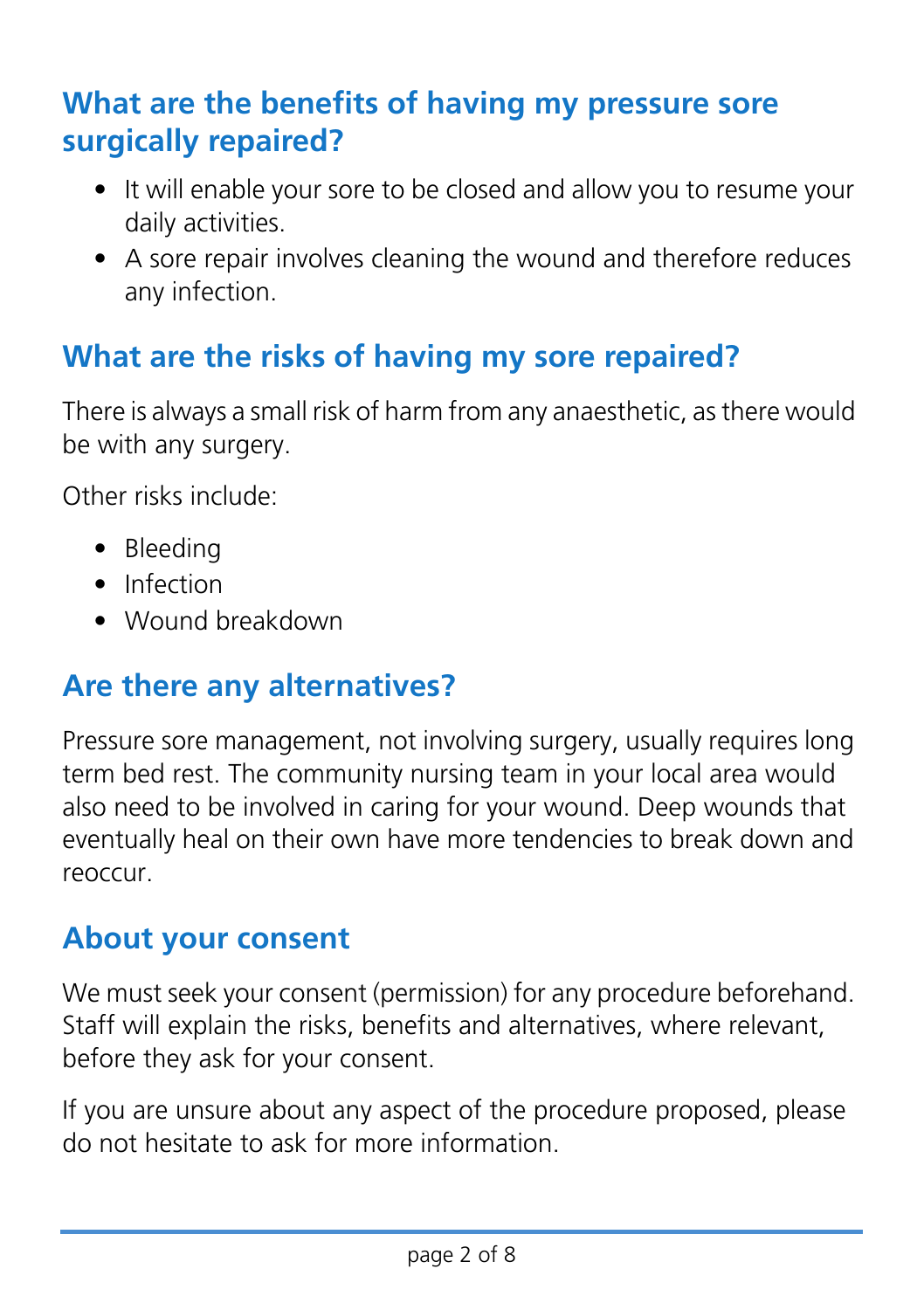## **What do I need to know before I am admitted?**

You will need to stay on the ward for a minimum of 5 weeks. This may be much longer depending upon the severity and number of your pressure sore, or sores.

You will need to follow a restricted mobilisation plan for a minimum of 6 weeks after you go home (this is discussed later). We will discuss your home circumstances with you during your stay in hospital. This will include your work commitments, care needs and any additional equipment that may be required, such as padded toilet seats, in order to prevent re-occurrence of your sore.

Some medications such as warfarin, and underlying health conditions such as vascular disease, may delay the date of your surgery. Please inform one of the contacts at the end of the leaflet if you think this might apply to you.

Smoking will delay the healing of your wound and we therefore advise you to stop smoking. The hospital has a no smoking policy, so if you do smoke, you need to consider how you are going to manage not smoking during your stay. We can refer you to a dedicated smoking cessation team and prescribe nicotine replacement therapy to help you.

# **What do I need to bring with me to hospital?**

- If possible, please bring your wheelchair and cushion with you, so they can be assessed by our physiotherapists and seating specialist.
- Ensure you bring all your current medications with you.
- Please bring a supply of any specialist stoma or bladder equipment you use, to allow us time to order anything you may require.
- If you have a care package, carers, or a social worker, please bring their contact details with you to enable the staff to liaise with them, prior to your discharge.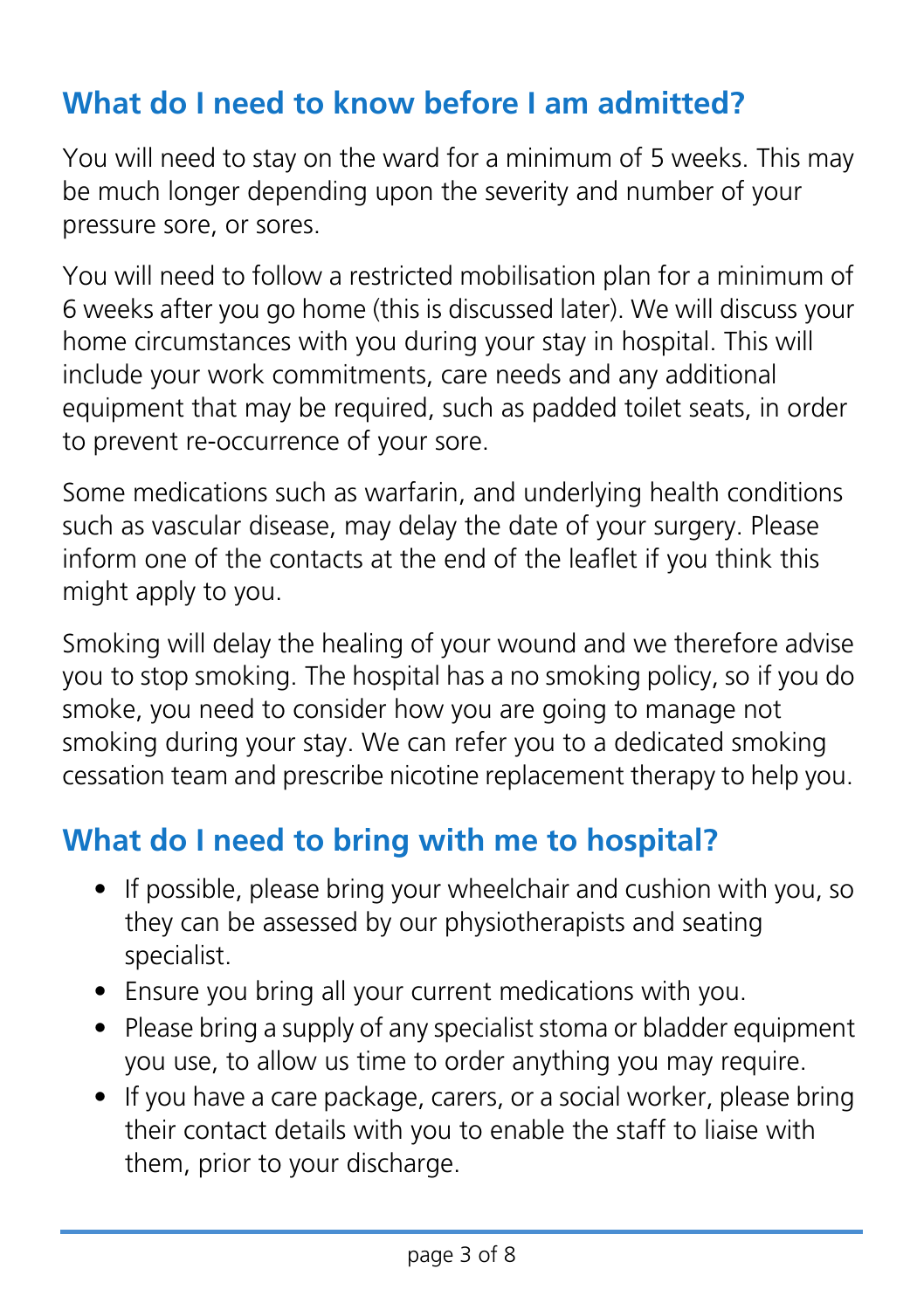# **What happens during my admission?**

To prevent further pressure to your wound, you will need to be nursed in bed off the pressure sore. You will not be able to sit up, or to get up into your wheelchair, until your wound has healed. You will be laid off your sore and turned 4 to 6 hourly, depending on the condition of your skin and wounds. We will aim to use a mattress similar to the one you use at home, but you may require a higher standard of pressure relieving mattress than the one you have at home.

A physiotherapist will meet with you to discuss passive exercises you could do prior to surgical repair. They can also discuss exercises involving weights, if these are required to maintain your upper body strength.

Your hygiene needs and bowel care will be managed on the bed, to prevent further damage to your sore. We will use shower trolleys to allow us to irrigate and cleanse the sore, and to clean it in preparation for theatre.

#### **How are you going to heal my pressure sore?**

Your consultant may have already explained this to you and will again discuss your treatment with you before your operation. We will first deslough the sore, which means that we will clean away the infected and dead tissue. We will often send a sample to the laboratories, to help us choose the appropriate antibiotics you will need to start before, during and after your repair surgery. You will return to the ward with an open wound and we will irrigate it daily either on the bed or on the shower trolley. This will continue until the sore has been assessed by the consultants as clean and healthy enough for surgical closure.

Occasionally, if the sore is small and clean enough, the consultant will decide to perform a one stage repair, cleaning and closing the sore at the same time.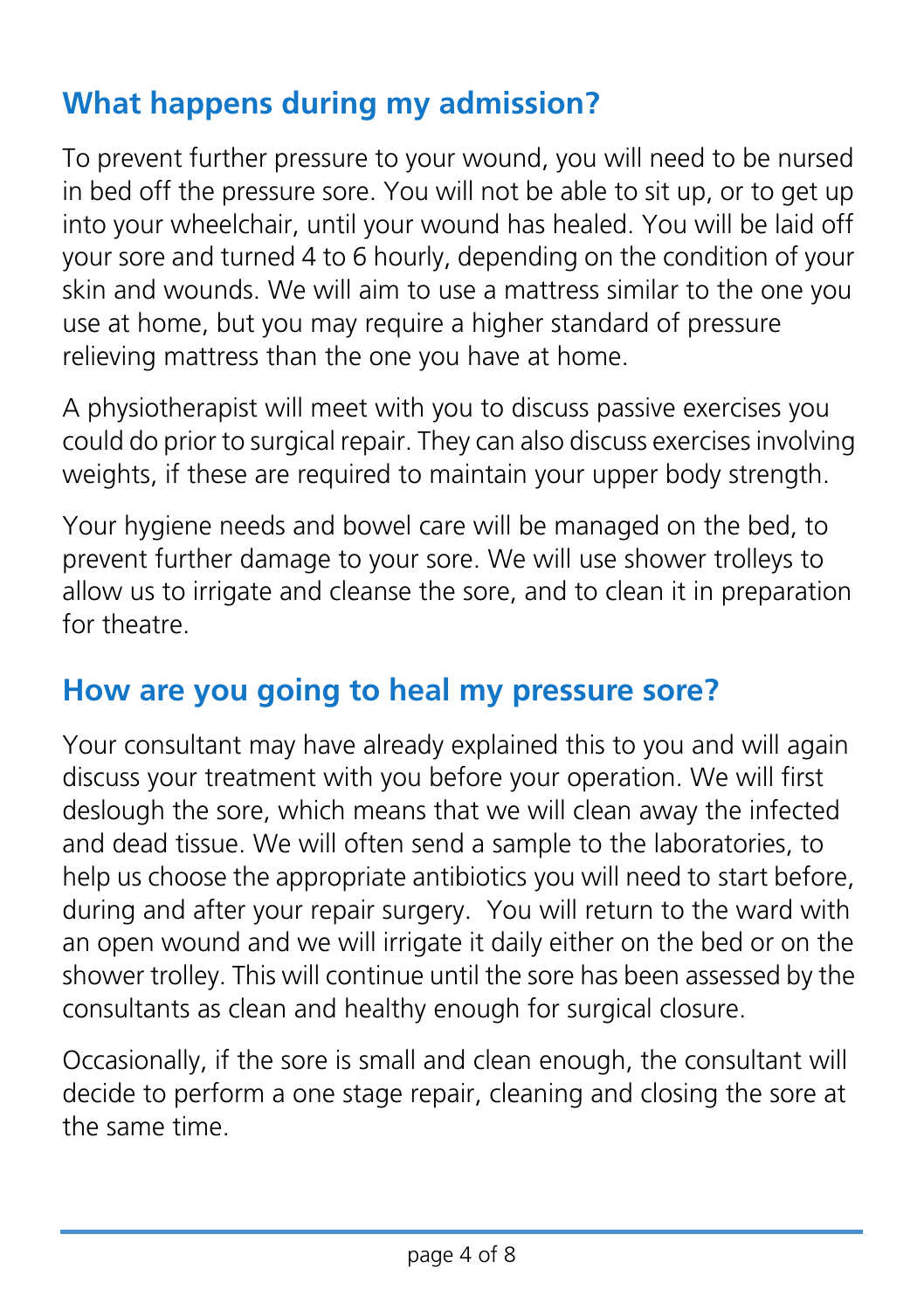## **Will the surgery affect my bowels?**

If your sore is on your buttock, or close to your anus, you will require bowel preparation prior to surgical repair. This involves a special low residue diet for 3 days before, and for 3 days following surgery. You will be asked to cut out high fibre foods, such as wholemeal, fresh fruit and vegetables. This will prevent you requiring bowel management, or having your bowels open, for the first 3 days after theatre. This helps to prevent wound contamination and gives the wound the best chance of healing. Any medication used to assist you going to the toilet, such as Laxido and Senna, are stopped at the same time. We continue with your routine bowel management on the bed until the day of surgery.

#### **What happens after sore repair surgery?**

On your return from your operation, you will have one or more drains near the wound, which are there to remove excess fluid from the repair site.

The drains are usually removed 5 to 10 days after the operation, once drainage reduces. The consultants will review the stitches of the repair site usually on the 3rd day after the surgery. Your stitches are removed between 10 and 14 days after surgery. During this time we will continue to nurse you on flat bed rest, with regular turns off your surgical repair site. We will restart your bowel care on the bed 3 days after your surgery. You will be taking antibiotics and this will continue for at least 5 days. If there was a deep seated infection, your antibiotics will be continued for a longer period. This decision is arrived at in consultation with the microbiology team.

#### **Getting into your wheelchair after surgery**

If the repair site is reviewed as satisfactory by the consultants, we will start to get you into your wheelchair 21 days after your surgery.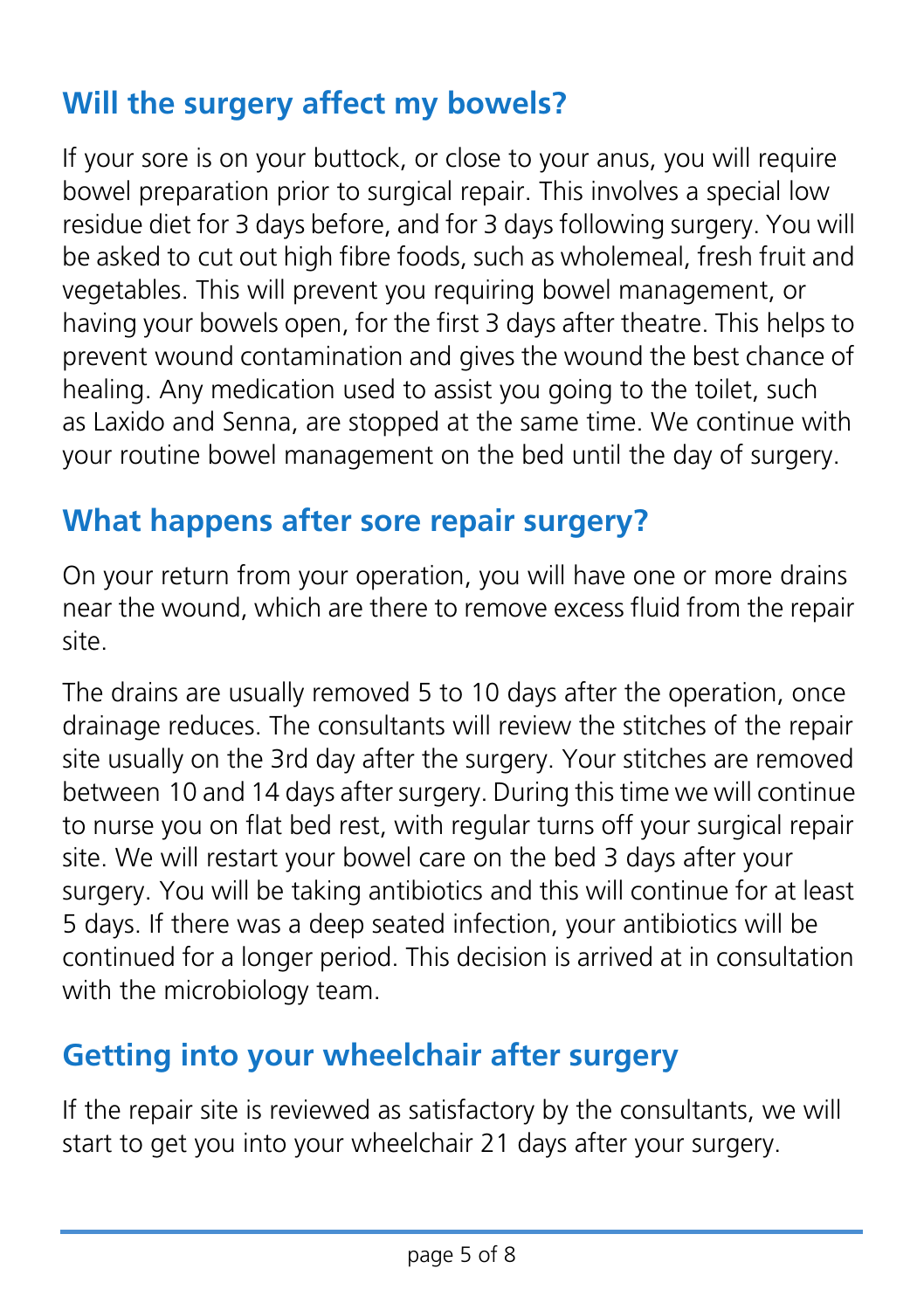At first, even if you transfer yourself, we may hoist you until you become accustomed to being upright and regain more strength. The physiotherapist will then assess your transfers to ensure no damage occurs to the surgical repair site. One of our seating specialists, from the physiotherapy team, will check your cushion and wheelchair to ensure it is suitable for your newly repaired skin.

## **How do I look after my repair site?**

You require padding to your repair site before sitting out in your wheelchair, so we will teach you or a carer how to do this. Padding is a pad taped in place over the repair site to prevent it being damaged during mobilising. Once back in bed, you are asked to remove the pad and look at your repair site and skin. You need to check for any changes such as red areas that remain red when pressed, or bruising or breaks in the skin. Hand-held mirrors are useful aids to do this. If you notice any of these, you will need to remain in bed off the repair site until the problem resolves.

#### **The mobilising plan**

We have a set mobilising plan which initially means getting up in your wheelchair for only half an hour on the first day of mobilising. You may be racked up in bed for this first half hour, depending upon your individual needs, such as feeling faint or light headed. The staff will discuss this option with you when you are ready to mobilise.

- Day 1 mobilising for  $\frac{1}{2}$  hour
- Day 2 mobilising for 1 hour
- Day 3 mobilising for 11/2 hours
- Day 4 mobilising for 2 hours
- Day 5 mobilising for 2 hrs twice in the day or 3 hrs once
- Day 6 mobilising for 3 hrs twice in the day or 4 hrs once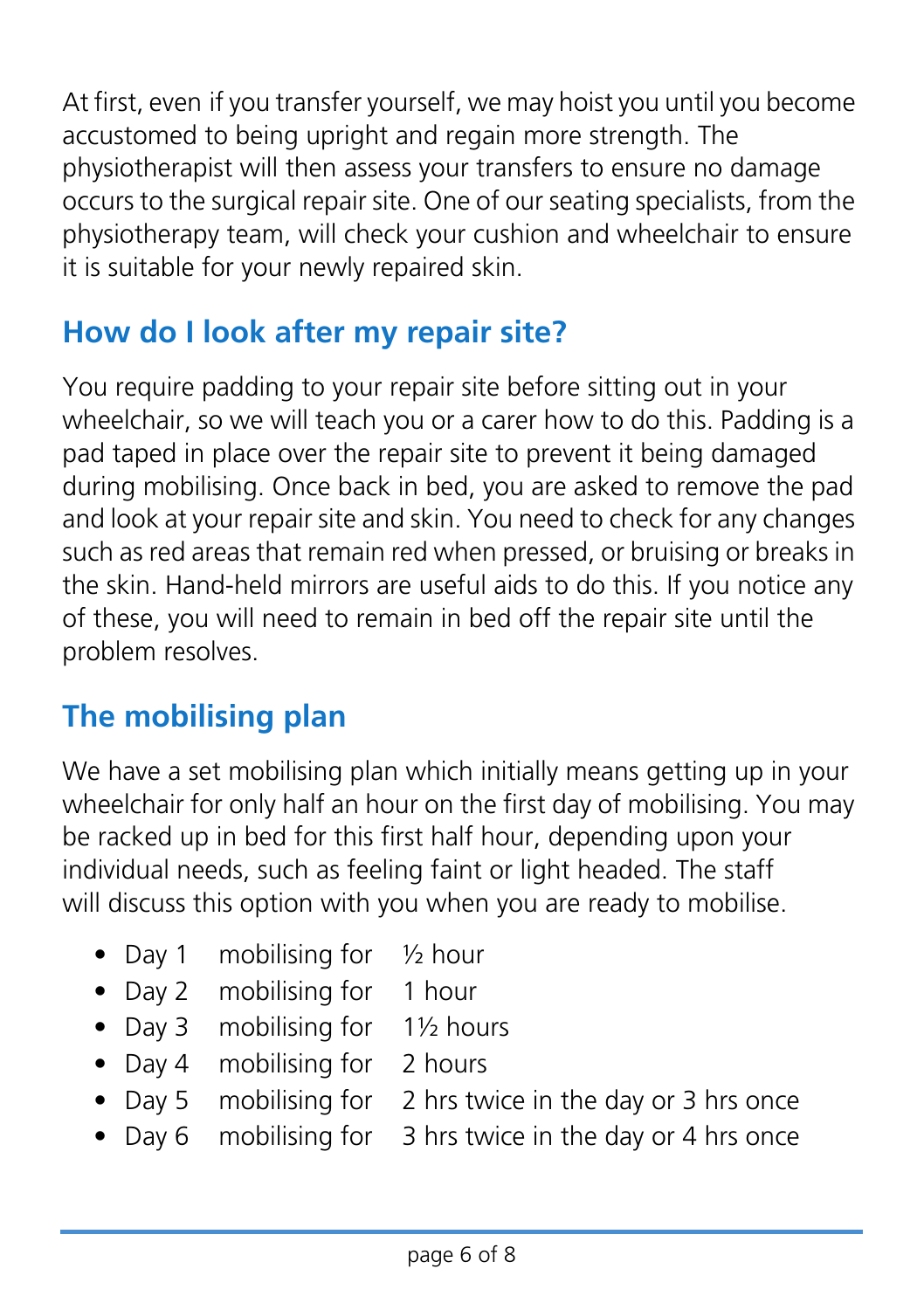If your repair site is delicate, or if you had an extensive repair, the consultant may ask you to double up the mobilising plan. This means repeating each day to ensure your repair site is healing. Before you go home, we will be aiming to get you up in your wheelchair for 3 hours twice a day, with a minimum of 2 hours in between back in bed off your repair site. You can mobilise for a period of 4 hours once a day if care input at home or lifestyle commitments make this necessary. Whichever plan you commit to, it needs to be the one you continue throughout the 6 weeks restricted mobilising period at home.

# **When am I ready for discharge?**

You will be ready for discharge when you are mobilising in your wheelchair for 3 hours twice a day, or 4 hours once a day.

# **After you leave hospital**

Your care requirements will have been discussed with you and a plan of care produced for the first 6 weeks you are home. You will need to follow your care plan, as this will enable your repair site to continue to heal and to strengthen the underlying tissue.

For 6 weeks after discharge:

- You must continue on your chosen mobilisation programme, that is, 3 hours twice a day or 4 hours once a day.
- You must continue to pad the repair site.
- You must continue to have bowel care on the bed.
- You must not use a shower chair or sit on a toilet seat for hygiene
- We advise you not to use your car or to make any non-essential journeys.
- During your time in bed, you must lie flat, off your repair site. You must not use your bed elevator to sit up.